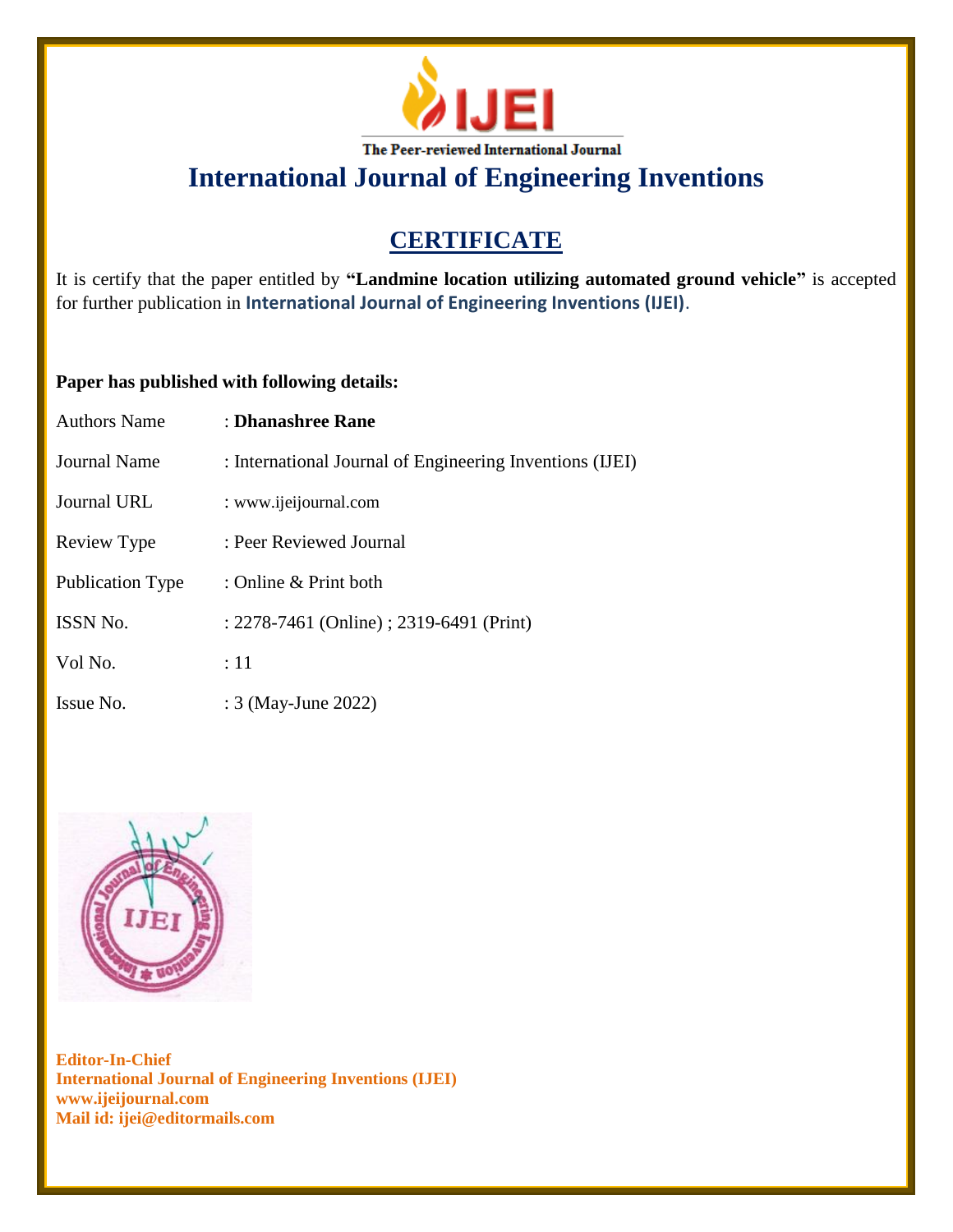

# **CERTIFICATE**

It is certify that the paper entitled by **"Landmine location utilizing automated ground vehicle"** is accepted for further publication in **International Journal of Engineering Inventions (IJEI)**.

## **Paper has published with following details:**

| <b>Authors Name</b>     | : Abhijeet Khandgave                                     |
|-------------------------|----------------------------------------------------------|
| <b>Journal Name</b>     | : International Journal of Engineering Inventions (IJEI) |
| <b>Journal URL</b>      | : www.ijeijournal.com                                    |
| Review Type             | : Peer Reviewed Journal                                  |
| <b>Publication Type</b> | : Online $&$ Print both                                  |
| <b>ISSN No.</b>         | : 2278-7461 (Online) ; 2319-6491 (Print)                 |
| Vol No.                 | :11                                                      |
| Issue No.               | : 3 (May-June 2022)                                      |

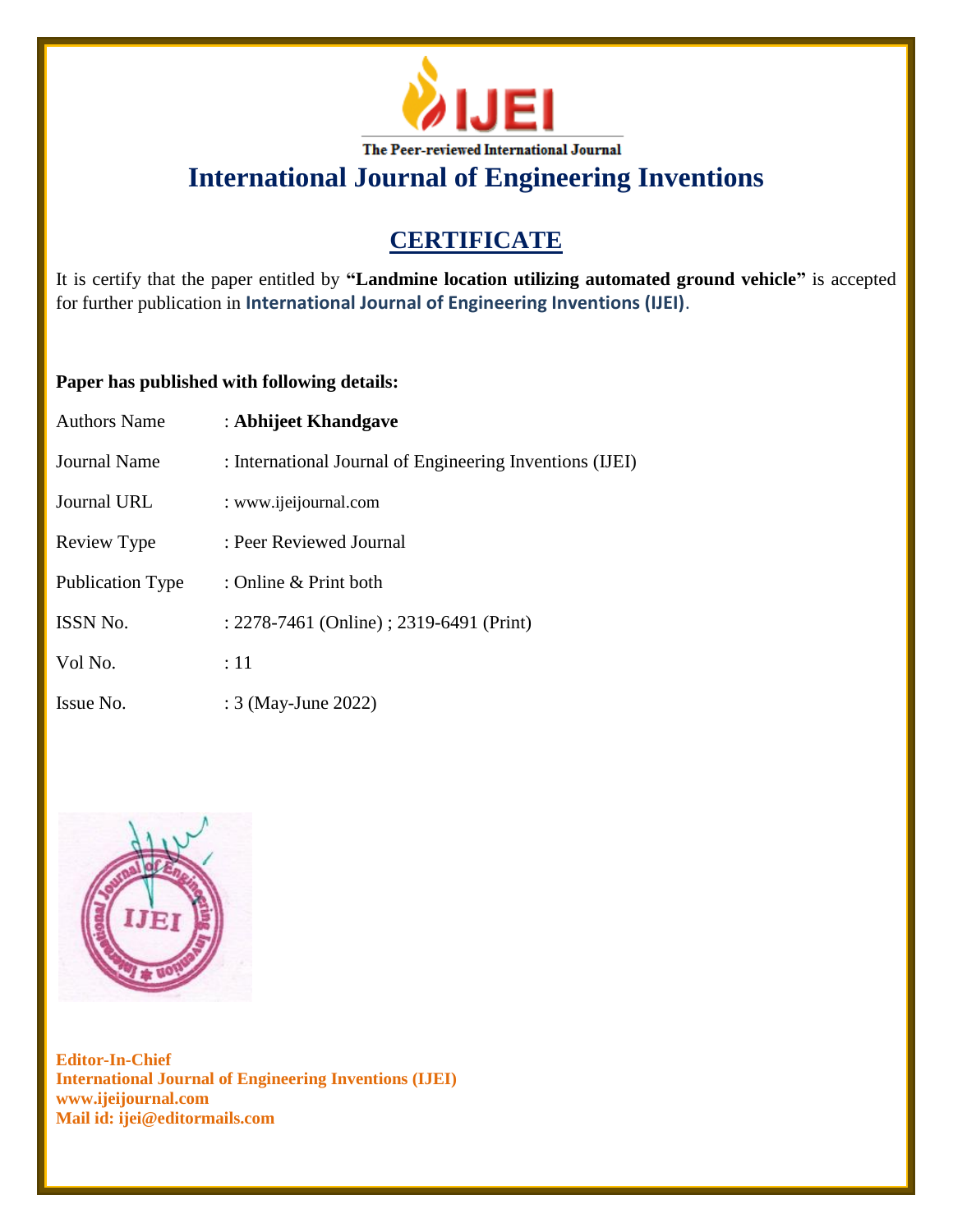

# **CERTIFICATE**

It is certify that the paper entitled by **"Landmine location utilizing automated ground vehicle"** is accepted for further publication in **International Journal of Engineering Inventions (IJEI)**.

## **Paper has published with following details:**

| <b>Authors Name</b> | : Nikhil Sisodia                                         |
|---------------------|----------------------------------------------------------|
| Journal Name        | : International Journal of Engineering Inventions (IJEI) |
| Journal URL         | : www.ijeijournal.com                                    |
| Review Type         | : Peer Reviewed Journal                                  |
| Publication Type    | : Online & Print both                                    |
| <b>ISSN No.</b>     | : 2278-7461 (Online) ; 2319-6491 (Print)                 |
| Vol No.             | :11                                                      |
| Issue No.           | : 3 (May-June 2022)                                      |